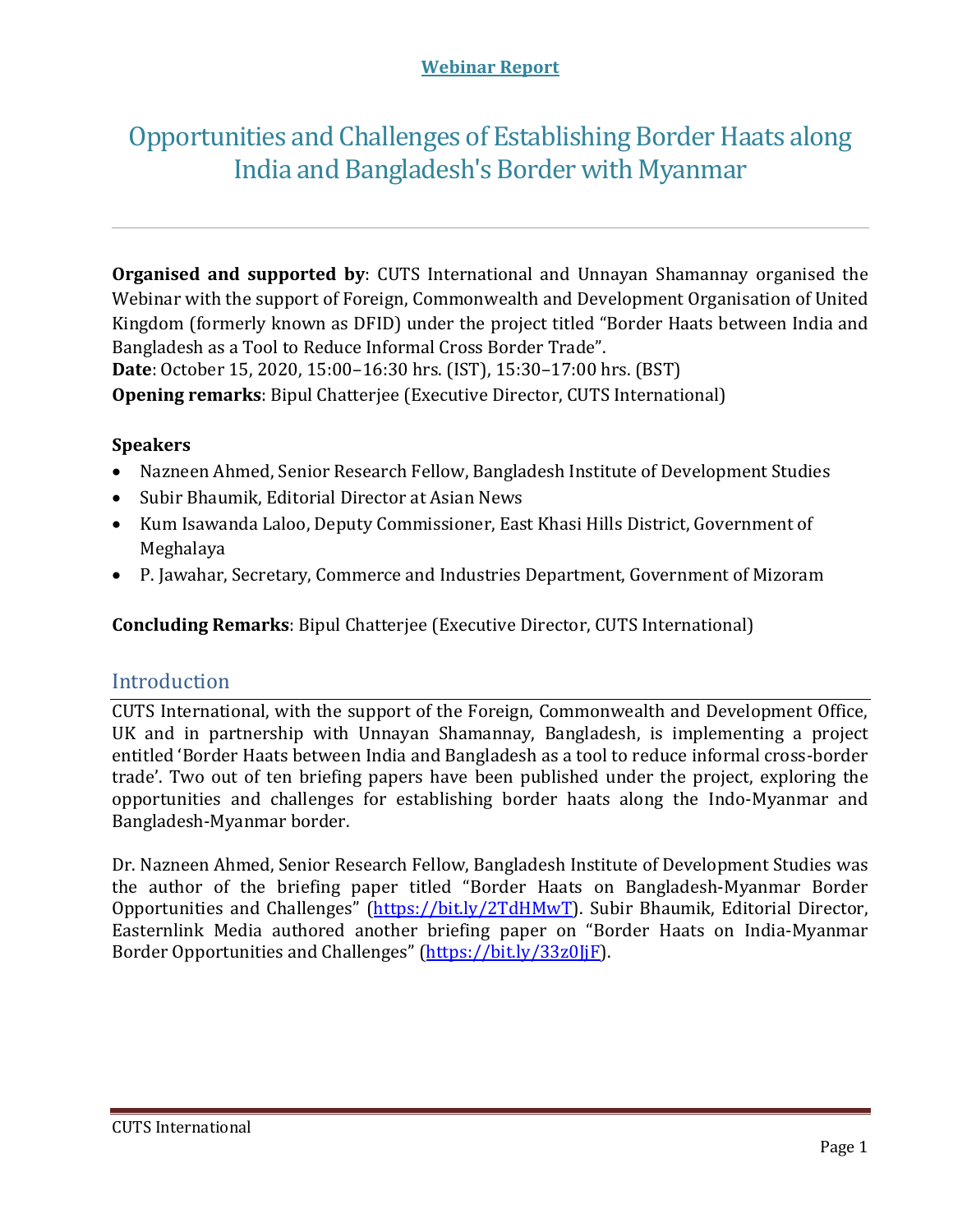## Background and Context

Border Haats along the fringes of the Indo-Bangladesh border are rough and ready markets that have been established to enable residents on both sides of the border to market and consume their 'local produce'. The idea of Border Haats was conceived by the governments of India and Bangladesh to promote the well-being of such marginalised people. The results are encouraging.

Encouraged by the success of Indo-Bangla border haats, the governments of India and Myanmar are also considering opening border haat along the India-Myanmar border, in Mizoram. Four locations for setting up the border haats have been identified, and the respective national governments are presently working out the Mode of Operations of the border haats.

In this regard, the webinar aimed at deliberating various opportunities and challenges for not only establishing the border haats, but also understanding how to make these proposed border haats sustainable in the future.

Additionally, the webinar was also aimed at initiating a dialogue on whether border haats could be established along the Bangladesh-Myanmar border for developing better people-topeople connectivity between the two countries.

## Highlights of the Panel Discussion

Meghalaya shares 443 km of borders with Bangladesh**.** This includes six districts of Meghalaya − two in the Garo hills, two in the Khasi Hills, and the other two in the Jayanti hills. Before the partition of Bengal in 1947, people residing in these regions used to freely exchange goods among themselves. People residing in the hills (presently in India) used to cultivate fruits, spices, and broomsticks; and people from the planes (presently in Bangladesh) used to cultivate poultry products, fish, tools and implements, garments, etc.

To revive the historical trade ties, two border haats were established – one in Kalaichar, in West Garo hills; and Balat in East Khasi hills. These haats facilitated an increase in trade and bilateral ties among local communities residing on either side of the border. Additionally, the border haats created alternative income and livelihood opportunities for the residents.

In his opening remarks, Bipul Chatterjee, Executive Director, CUTS International, mentioned that the establishment of border haats, along the India-Bangladesh border proved to be an effective tool, not only to reduce cross-border informal trade but also to strengthen people-topeople connectivity among the border residents. These haats yield some socio-economic benefits to the border residents by creating alternative livelihood opportunities, providing markets for the local produce, and facilitating economic empowerment of women.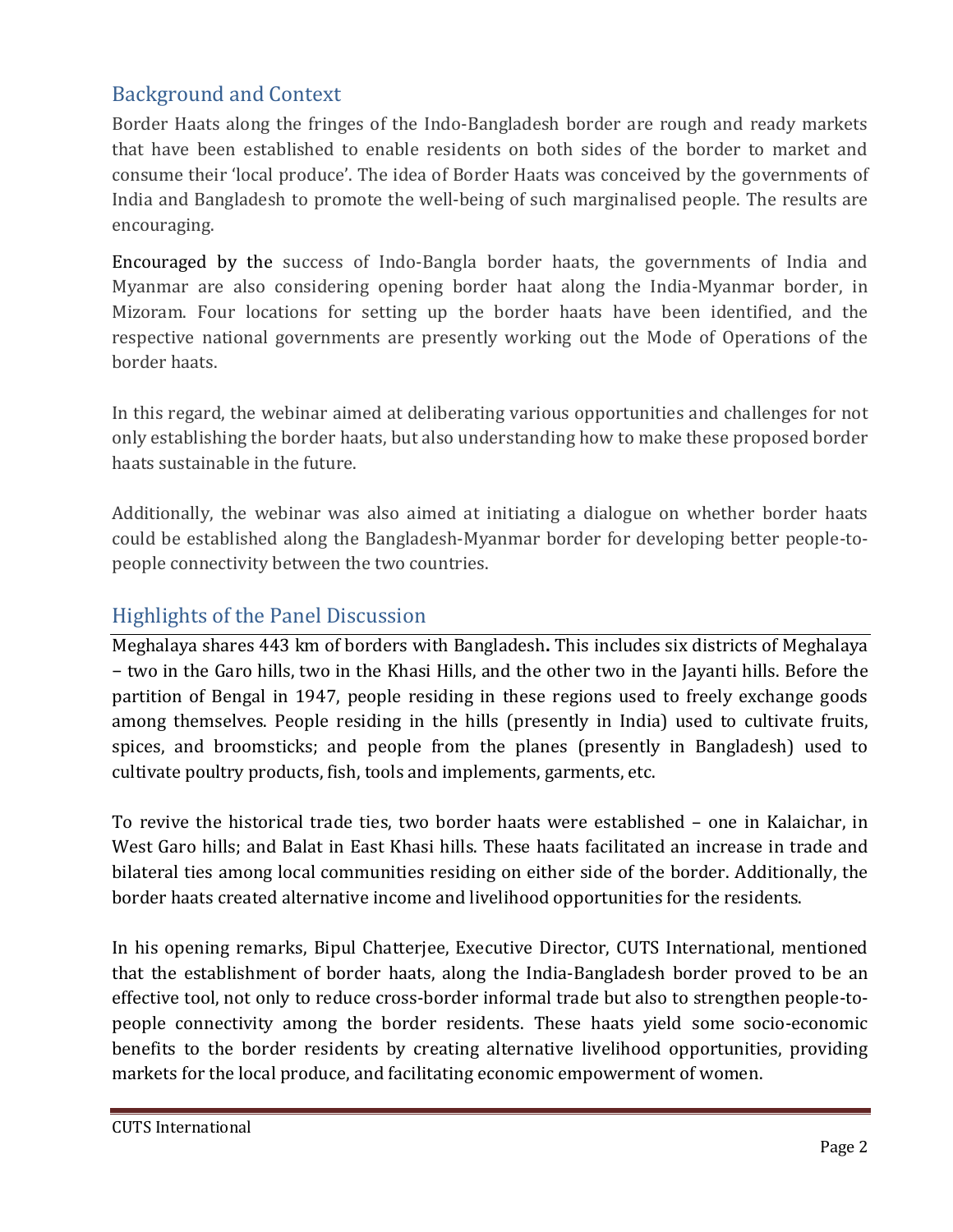Kum Isawanda Laloo, Deputy Commissioner, East Khasi Hills District, Meghalaya, mentioned that the establishment of the haats has benefited the border residents, especially women, by enabling them to access essential items including vegetables, melamine products, etc. which are otherwise costly in their domestic markets.

She mentioned that under the Border Area Development Programme, the state government has been implementing skill development programmes for border residents in respect of agriculture, agro-processing, fisheries, and tourism. It is expected that such skills will better equip border residents to exploit the income and livelihood opportunities created by the border haats.

India and Mayanmar shares 1,643 km borders of difficult terrain. Four Northeast Indian states share the border with Myanmar, namely - Arunachal Pradesh, Nagaland, Mizoram, and Manipur. Subir Bhaumik, Editorial Director, Easternlink Media and author of the briefing paper titled "Border Haats on India-Myanmar Border Opportunities and Challenges" underlined the need to view border haats in the context of the larger national and regional realities which include both securities as well as commercial consideration.

Underdeveloped road network coupled with difficult terrain of the villages severely impedes the development of villages along the India-Myanmar border. Owing to a lack of income and livelihood opportunities, coupled with geographical challenges, and strong ethnic differences, the locals indulge in various illegal activities like trade in weapons and contraband trafficking. The geopolitical and ethnic concerns inevitably amplify various security concerns jeopardising the idea of establishing border haats.

Bhaumik emphasised that Mizoram is a case in contrast. Mizoram is the most peaceful state in the North East and was the most obvious choice by the policymakers for opening border haats along the Indo-Myanmar border.

Given the success of the border haats along, the governments of India and Myanmar have also decided to open four border haats along the Indo-Myanmar border in Mizoram. P Jawahar, Secretary, Department of Industries, Government of Mizoram stated that a meeting of the Joint Trade Committee between the governments of India and Myanmar, to be organised during October 2020, will finalise the Mode of Operation of the proposed border haats at Hnahlan under the Champai district; and Pangkhua under the Siaha district in Mizoram. Two other border haats has been proposed to be organised at Zote, and Vaphai (Saikhumphai), both under the Champai district in Mizoram, he further added.

The Government of Mizoram is also planning to establish processing industries on the Indian side of the proposed border haat which will process agri-horti products that have a significant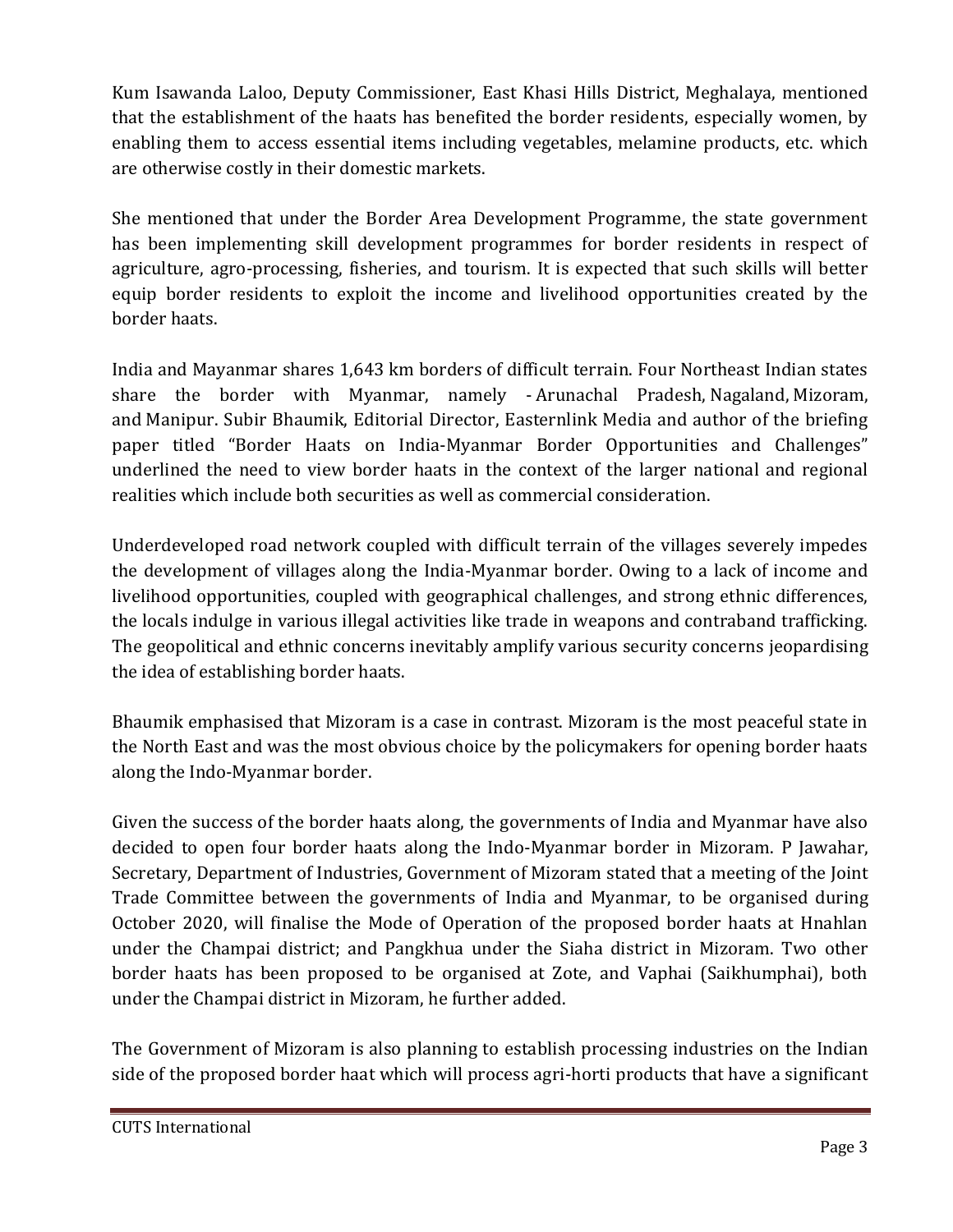marketable surplus on the Myanmar side, thereby creating value chain connectivity among the two countries at the grassroots level.

Nazneen Ahmed, Senior Research Fellow, Bangladesh Institute of Development Studies (BIDS), who also authored the briefing paper titled "Border Haats on Bangladesh-Myanmar Border Opportunities and Challenges" mentioned that informal trade is predominant between Bangladesh and Myanmar.

While the total trade volume between Bangladesh and Myanmar was approximately US\$75mn during 2013-14, the estimated volume of informal trade was US\$300mn. The existing tax regime, stringent licencing system, especially in Myanmar is the key reason why trade via informal channels is more than the formal channels.

In this regard, she underlined that the idea of establishing border haats along the Bangladesh-Myanmar could turn out to be an excellent strategy to reduce informal trade, strengthen people to people ties, and foster peace, security, and stability at the border areas between Bangladesh and Myanmar.

During December 2011, a Joint Commission for Bilateral Cooperation between Bangladesh and Myanmar was established and, a Memorandum of Understanding was signed for establishing a Joint Business Council (JBC) between the Union of Myanmar Federation of Chambers of Commerce and Industries (UMFCCI) and the Federation of Bangladesh Chambers of Commerce and Industries (FBCCI). The Memorandum of Understanding on the establishment of a JBC between UMFCCI and FBCCI, to discuss issues about various trade, investment opportunities as well as potential to establish a border haat.

## Key Issues Emerged during Open Discussion

Viewed from the lens of national security, some believe that border haats are a threat. However, the reality has been the opposite. On the contrary, border haats could act as platforms for greater people-to-people contact, thereby strengthening mutual trust among border communities, residing on either side of the border, and leading to better border management.

Pinak Ranjan Chakravarty, a former Ambassador of India to Bangladesh and former Secretary of the Indian Foreign Ministry, there is a need to highlight border haats as a means for promoting peace and security in the border areas. 17 states in India have international borders. However, foreign policies enunciated by the government seldom draw attention to the role of state governments in maintaining peace and security at the border.

In this regard, he underlined the need to establish institutional mechanisms to ensure that state governments are consulted while framing strategic foreign policies.